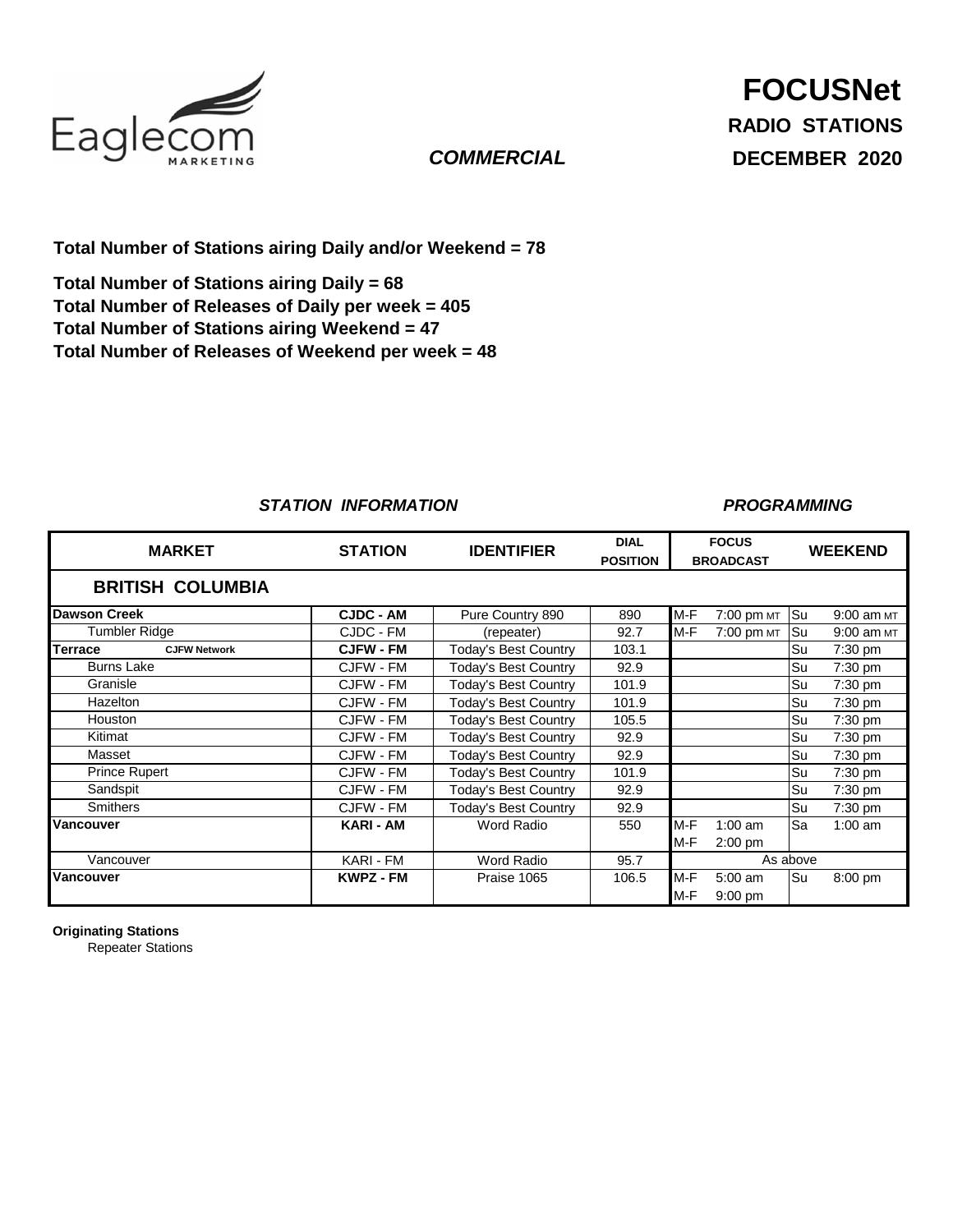| <b>MARKET</b>                                   | <b>STATION</b>   | <b>IDENTIFIER</b>    | <b>DIAL</b><br><b>POSITION</b> | <b>FOCUS</b><br><b>BROADCAST</b>    | <b>WEEKEND</b>  |  |
|-------------------------------------------------|------------------|----------------------|--------------------------------|-------------------------------------|-----------------|--|
| <b>ALBERTA</b>                                  |                  |                      |                                |                                     |                 |  |
| Calgary                                         | <b>CHRB - AM</b> | AM 1140              | 1140                           | M-F 10:00 am<br>Tu-Sa 1:30 am       | Su<br>11:00 pm  |  |
| Calgary                                         | <b>CJLI - AM</b> | AM700 The Light      | 700                            | M-F 12:00 pm<br>M-F<br>7:30 pm      | Su<br>6:00 pm   |  |
| Calgary                                         | <b>CJSI-FM</b>   | 88.9 Shine FM        | 88.9                           | $M-F$<br>$6:00$ pm                  | Su<br>10:00 pm  |  |
| <b>Edmonton</b>                                 | <b>CJCA - AM</b> | AM930 The Light      | 930                            | M-F<br>10:00 am<br>M-F<br>10:00 pm  | Su<br>7:00 pm   |  |
| <b>Medicine Hat</b>                             | <b>CJLT - FM</b> | 93.7 Praise FM       | 93.7                           | $M-F$<br>10:00 am                   | Sa<br>10:00 am  |  |
| <b>Red Deer</b>                                 | <b>CKRD - FM</b> | 90.5 ShineFM         | 90.5                           | $M-F$<br>$6:00$ pm                  |                 |  |
| <b>Siksika</b>                                  | <b>CFXX - FM</b> | The Nation's Station | 104.7                          | M-F<br>10:00 pm                     | Su<br>$9:00$ am |  |
| <b>SASKATCHEWAN</b>                             |                  |                      |                                |                                     |                 |  |
| <b>Estevan</b>                                  | <b>CJSL - AM</b> | CJ 1150              | 1150                           | $M-F$<br>$6:00$ pm                  | Su<br>$9:00$ am |  |
| <b>Moose Jaw</b>                                | <b>CHAB - AM</b> | 800 CHAB             | 800                            | $M-F$<br>8:00 pm                    |                 |  |
| <b>Swift Current</b>                            | <b>CKSW - AM</b> | 570 CKSW             | 570                            | $M-F$<br>$6:00$ pm                  | Su<br>11:00 pm  |  |
| Shaunavon                                       | CJSN - AM        | <b>1490 CJSN</b>     | 1490                           | M-F<br>$6:00$ pm                    | Su<br>11:00 pm  |  |
| Weyburn                                         | <b>CFSL - AM</b> | AM 1190              | 1190                           | $M-F$<br>6:00 pm                    | Su<br>$9:00$ am |  |
| Yorkton                                         | <b>CJJC - FM</b> | The Rock 98five      | 98.5                           | $M-F$<br>10:00 am<br>Tu-Sa 12:30 am | Sa<br>9:00 am   |  |
| <b>MANITOBA</b>                                 |                  |                      |                                |                                     |                 |  |
| <b>Altona</b><br><b>Radio Southern Manitoba</b> | <b>CFAM - AM</b> | AM Altona            | 950                            | M-F<br>6:30 pm                      | 10:00 pm<br>Su  |  |
| <b>Boissevain</b><br>Radio Southern Manitoba    | <b>CJRB - AM</b> | AM 1220              | 1220                           | $M-F$<br>6:30 pm                    | Su<br>10:00 pm  |  |
| Portage La Prairie                              | <b>CFRY - AM</b> | 920 AM               | 920                            | $M-F$<br>8:00 pm                    |                 |  |
| <b>Steinbach</b><br>Radio Southern Manitoba     | <b>CHSM - AM</b> | AM 1250              | 1250                           | M-F<br>6:30 pm                      | Su<br>10:00 pm  |  |
| Winnipeg                                        | <b>CHVN - FM</b> | <b>CHVN 95.1 FM</b>  | 95.1                           | $M-F$<br>5:30 am                    | Su<br>10:00 pm  |  |
| Winnipeg                                        | <b>CKJS - AM</b> | CKJS 810 AM          | 810                            | M-F<br>12:30 pm                     | Su<br>$6:30$ am |  |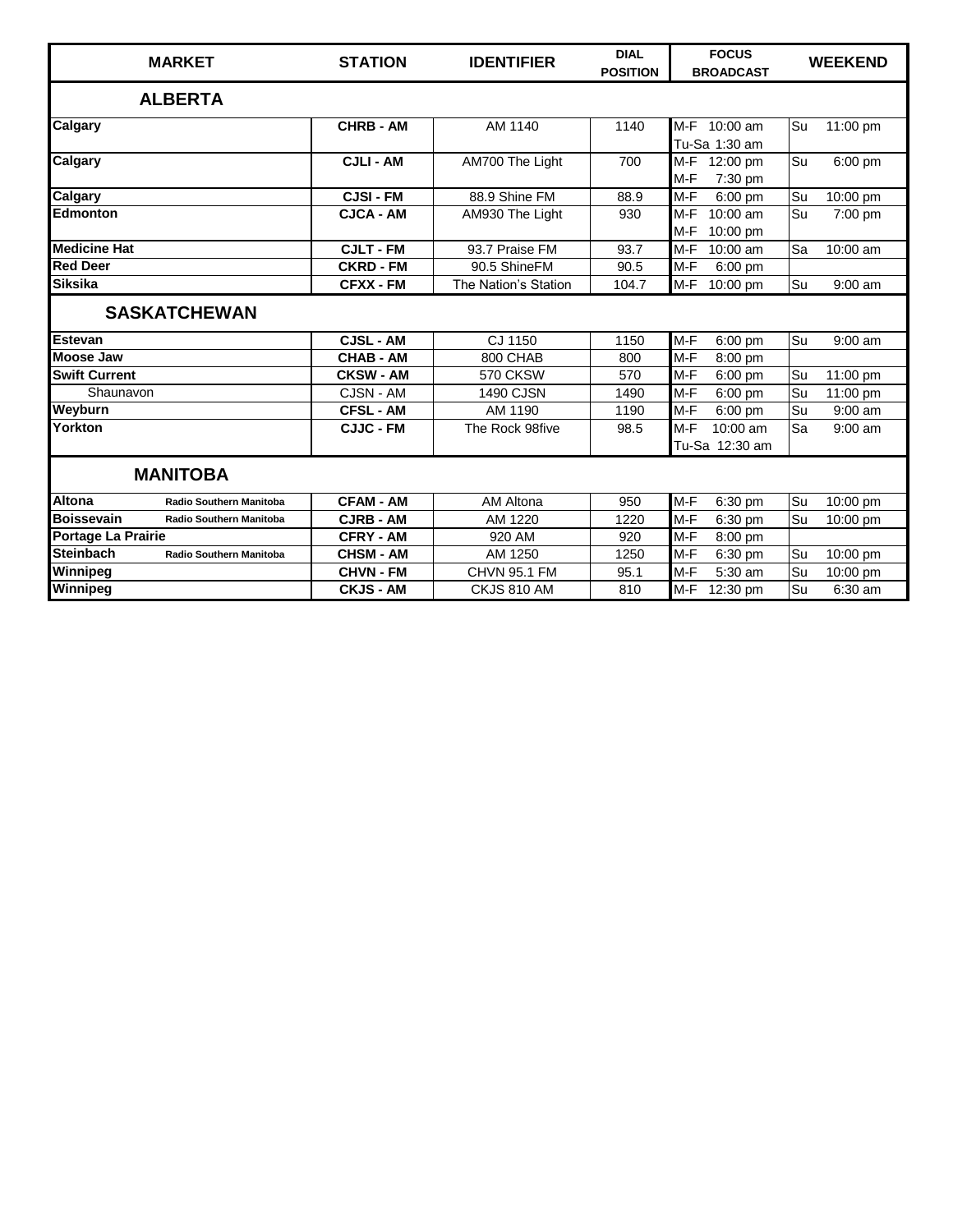| <b>MARKET</b>            | <b>STATION</b>   | <b>IDENTIFIER</b>       | <b>DIAL</b><br><b>POSITION</b> | <b>FOCUS</b><br><b>BROADCAST</b> | <b>WEEKEND</b>       |
|--------------------------|------------------|-------------------------|--------------------------------|----------------------------------|----------------------|
| <b>ONTARIO</b>           |                  |                         |                                |                                  |                      |
| <b>Barrie</b>            | <b>CJLF - FM</b> | Life 100.3              | 100.3                          | $M-F$<br>9:00 am                 |                      |
| Huntsville               | CJLF - FM        |                         | 98.9                           |                                  |                      |
| Owen Sound               | CJLF - FM        |                         | 90.1                           |                                  | As above             |
| Peterborough             | CJLF - FM        |                         | 89.3                           |                                  |                      |
| <b>Belleville</b>        | <b>CKJJ - FM</b> | <b>UCB Canada</b>       | 102.3                          | $M-F$<br>8:00 pm                 |                      |
| <b>Bancroft</b>          | CKJJ - FM        | <b>UCB Canada</b>       | 103.5                          | $M-F$<br>8:00 pm                 |                      |
| <b>Brockville</b>        | CKJJ - FM        | <b>UCB Canada</b>       | 99.9                           | $M-F$<br>8:00 pm                 |                      |
| Kingston                 | CKJJ - FM        | <b>UCB Canada</b>       | 100.5                          | $M-F$<br>8:00 pm                 |                      |
| Maynooth                 | CKJJ - FM        | <b>UCB Canada</b>       | 94.7                           | $M-F$<br>8:00 pm                 |                      |
| <b>Brantford</b>         | <b>CKPC - AM</b> | Arise AM 1380           | 1380                           | $M-F$<br>9:00 am                 | Su<br>10:00 am       |
| Chatham / Kent           | <b>CKGW - FM</b> | <b>UCB Canada</b>       | 89.3                           | $M-F$<br>8:00 pm                 |                      |
| <b>Kitchener</b>         | <b>CJTW - FM</b> | 93.7 Faith FM Kitchener | 93.7                           | $M-F$<br>9:00 am                 | Su<br>10:00 am       |
| London                   | <b>CHJX - FM</b> | 99.9 Faith FM London    | 99.9                           | $M-F$<br>11:00 am                | Su<br>4:00 pm        |
|                          |                  |                         |                                | $M-F$<br>7:30 pm                 |                      |
| <b>Ottawa</b>            | <b>CHRI-FM</b>   | <b>Family Radio</b>     | 99.1                           | $M-F$<br>5:30 am                 |                      |
|                          |                  |                         |                                | M-F<br>6:30 pm                   |                      |
| Cornwall                 | CHRI - FM        | $\mathbf{H}$            | 88.1                           |                                  |                      |
| Pembroke                 | CHRI - FM        | $\mathbf{u}$            | 100.7                          |                                  | As above             |
| <b>Sudbury</b>           | <b>CJTK - FM</b> | <b>KFM</b>              | 95.5                           | M-F 10:00 am                     |                      |
| <b>Elliot Lake</b>       | CJTK - FM        | <b>KFM</b>              | 102.5                          | $M-F$<br>10:00 am                |                      |
| Englehart                | CJTK - FM        | <b>KFM</b>              | 105.7                          | $M-F$<br>$10:00$ am              |                      |
| <b>Iroquois Falls</b>    | CJTK - FM        | <b>KFM</b>              | 105.9                          | $M-F$<br>10:00 am                |                      |
| Kapuskasing              | CJTK - FM        | <b>KFM</b>              | 88.5                           | $M-F$<br>10:00 am                |                      |
| Manitoulin Island        | CJTK - FM        | <b>KFM</b>              | 102.1                          | $M-F$<br>10:00 am                |                      |
| Mattawa                  | CJTK - FM        | <b>KFM</b>              | 93.9                           | $M-F$<br>$10:00$ am              |                      |
| New Liskeard             | CJTK - FM        | <b>KFM</b>              | 100.9                          | $M-F$<br>10:00 am                |                      |
| North Bay                | CJTK - FM        | <b>KFM</b>              | 103.5                          | M-F<br>10:00 am                  |                      |
| Sault Ste. Marie         | CJTK - FM        | <b>KFM</b>              | 106.5                          | $M-F$<br>10:00 am                |                      |
| <b>Spring Bay</b>        | CJTK - FM        | <b>KFM</b>              | 104.9                          | $M-F$<br>10:00 am                |                      |
| Sundridge                | <b>CJTK - FM</b> | <b>KFM</b>              | 98.3                           | M-F<br>10:00 am                  |                      |
| <b>Timmins</b>           | CJTK - FM        | <b>KFM</b>              | 105.5                          | $M-F$<br>10:00 am                |                      |
| Toronto                  | <b>CJYE - AM</b> | Joy Radio               | 1250                           | $M-F$<br>7:00 pm                 | Sa<br>2:00 pm        |
| <b>Toronto</b>           | <b>WDCX - FM</b> | <b>WDCX Radio</b>       | 99.5                           | $M-F$<br>7:00 am                 |                      |
|                          |                  |                         |                                | M-F 10:30 pm                     |                      |
| Toronto                  | WDCZ - AM        | <b>WDCX Radio</b>       | 970                            |                                  | As above             |
| <b>Woodstock</b>         | <b>CJFH - FM</b> | 94.3 Hope FM Woodstock  | 94.3                           | $M-F$<br>9:00 am                 | Sa<br>10:00 am       |
| <b>QUEBEC</b>            |                  |                         |                                |                                  |                      |
| Montréal                 | <b>WCHP - AM</b> | Radio With Altitude     | 760                            | $M-F$<br>$9:00$ am               | 8:00 am<br><b>Sa</b> |
| <b>ATLANTIC CANADA</b>   |                  |                         |                                |                                  |                      |
| <b>Charlottetown, PE</b> | CIOG - FM        | Christ Is Our God       | 91.3                           | M-F 11:00 am                     | 7:00 am<br><b>Su</b> |
| Summerside, PE           | CIOG - FM        | Christ Is Our God       | 92.5                           | M-F 11:00 am                     | Su<br>7:00 am        |
| <b>Fredericton, NB</b>   | <b>CIXN - FM</b> | 96.5 Joy FM             | 96.5                           | M-F<br>8:00 pm                   | 8:00 am<br>Su        |
| Halifax, NS              | <b>CJLU - FM</b> | Ride the Waves          | 93.9                           | M-F<br>11:00 am                  | 7:00 am<br>Su        |
| Annapolis Valley, NS     | CJLU - FM        | Ride the Waves          | 88.3                           | M-F 11:00 am                     | Su<br>7:00 am        |
| <b>Moncton, NB</b>       | <b>CITA - FM</b> | Christ is the Answer    | 105.1                          | M-F 11:00 am                     | 7:00 am<br>Su        |
| Amherst, NS              | CITA - FM        | Christ is the Answer    | 99.1                           | M-F 11:00 am                     | 7:00 am<br>Su        |
| Bouctouche, NB           | CITA - FM        | Christ is the Answer    | 107.7                          | M-F 11:00 am                     | 7:00 am<br>Su        |
| Sussex, NB               | CITA - FM        | Christ is the Answer    | 107.3                          | M-F 11:00 am                     | Su<br>7:00 am        |
| Truro, NS                | <b>CINU - FM</b> | Hope FM                 | 106.3                          | M-F 10:00 am                     | $9:00$ am<br>Su      |
|                          |                  |                         |                                |                                  | 5:00 pm<br>Su        |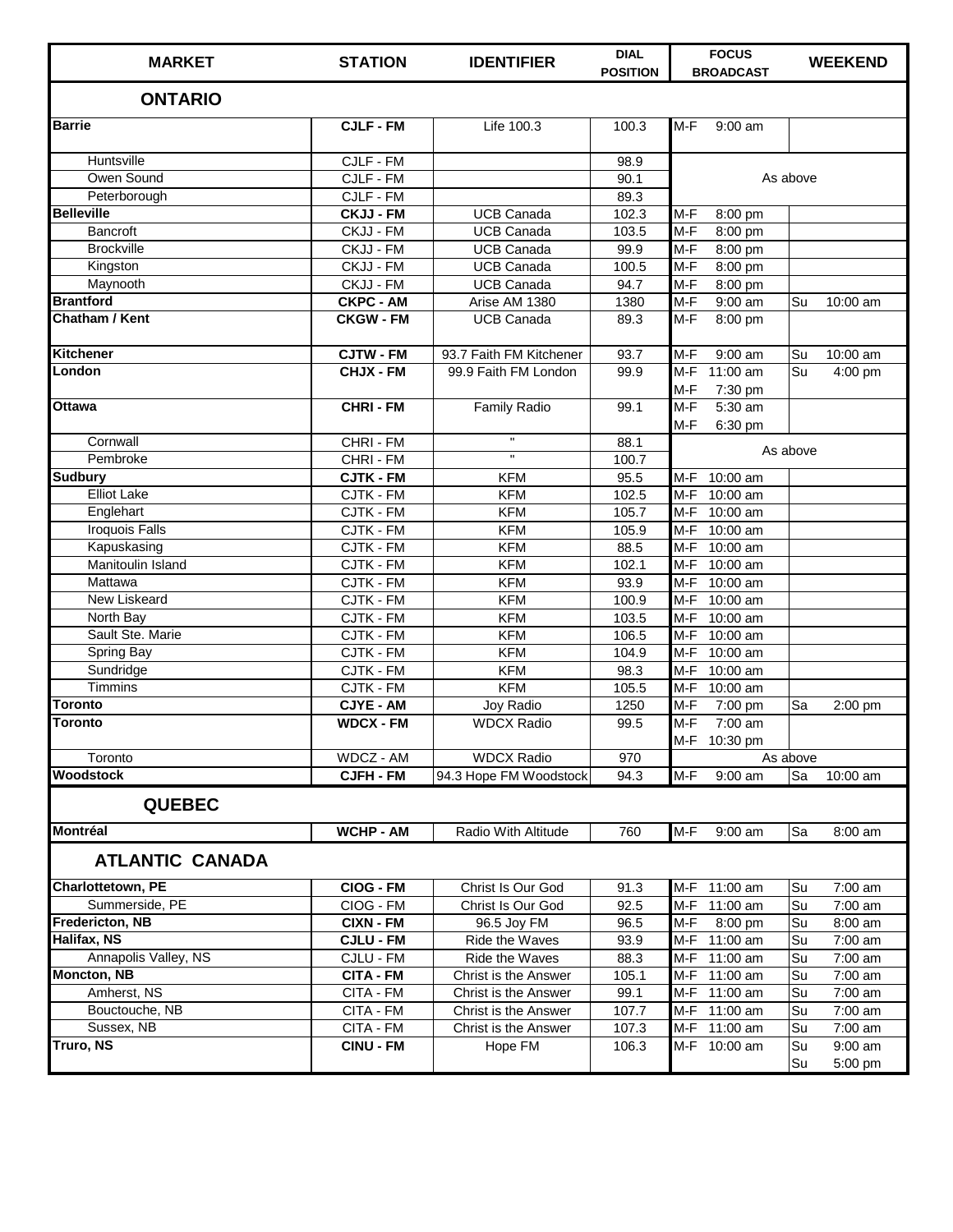

### *NON-COMM*

# **FOCUSNet**

**RADIO STATIONS**

**DECEMBER 2020**

#### **Total Number of Stations**

**72**

**70 / 555 71 / 71**

*PROGRAMMING*

#### *STATION INFORMATION*

#### **DIAL FOCUS POSITION BROADCAST CIYU - FM** CIYU-106.3 106.3 Su 10:00 pm **CIAM - FM** See, I AM | 92.7 | M-F 10:00 am MT | Sa 10:00 am MT CIAM - FM | See, I AM | 99.9 | M-F 10:00 am MT | Sa 10:00 am MT CIAM - FM | See, I AM | 104.3 | M-F 10:00 am MT | Sa 10:00 am MT CIAM - FM See, I AM 96.9 M-F 10:00 am MT Sa 10:00 am MT CIAM - FM | See, I AM | 91.5 | M-F 10:00 am MT | Sa 10:00 am MT CIAM - FM See, I AM 95.5 M-F 10:00 am MT Sa 10:00 am MT CIAM - FM See, I AM 94.1 M-F 10:00 am MT Sa 10:00 am MT CIAM - FM  $\vert$  See, I AM  $\vert$  94.7 M-F 10:00 am  $MT$  Sa 10:00 am  $MT$ CIAM - FM | See, I AM | 95.5 | M-F 10:00 am MT | Sa 10:00 am MT CIAM - FM | See, I AM | 95.5 | M-F 10:00 am MT | Sa 10:00 am MT CIAM - FM See, I AM 95.9 M-F 10:00 am MT Sa 10:00 am MT<br>CIAM - FM See, I AM 101.7 M-F 10:00 am MT Sa 10:00 am MT CIAM - FM | See, I AM | 101.7 | M-F 10:00 am MT | Sa 10:00 am MT CIAM - FM See, I AM 96.9 M-F 10:00 am MT Sa 10:00 am MT CIAM - FM See, I AM 102.9 M-F 10:00 am MT Sa 10:00 am MT CIAM - FM | See, I AM | 101.9 M-F 10:00 am MT Sa 10:00 am MT CIAM - FM See, I AM 107.5 M-F 10:00 am MT Sa 10:00 am MT<br>CIAM - FM See, I AM 102.5 M-F 10:00 am MT Sa 10:00 am MT CIAM - FM | See, I AM | 102.5 | M-F 10:00 am MT | Sa 10:00 am MT  $CIAM$  - FM See, I AM 95.5 M-F 10:00 am  $MT$  Sa 10:00 am  $MT$ CIAM - FM See, I AM 91.1 M-F 9:00 am PT Sa 9:00 am PT CIAM - FM | See, I AM | 107.5 | M-F 10:00 am MT | Sa 10:00 am MT CIAM - FM See, I AM 92.5 M-F 10:00 am MT Sa 10:00 am MT CIAM - FM | See, I AM | 105.5 | M-F 10:00 am MT | Sa 10:00 am MT CIAM - FM See, I AM 107.5 M-F 10:00 am MT Sa 10:00 am MT CIAM - FM | See, I AM | 92.7 | M-F 10:00 am MT | Sa 10:00 am MT CIAM - FM See, I AM 98.5 M-F 9:00 am PT Sa 9:00 am PT CIAM - FM | See, I AM | 100.1 | M-F 11:00 am ct | Sa 11:00 am ct  $CIAM$  - FM See, I AM 100.9 M-F 11:00 am ct  $\begin{bmatrix} Sa & 11:00 \text{ am cr} \end{bmatrix}$ CIAM - FM | See, I AM | 107.1 | M-F 11:00 am ct | Sa 11:00 am ct Buckland, SK Prespatou, BC **Fort Vermilion, AB STATION Fort McKay, AB** Chateh, AB **MARKET** Taber / Lethbridge, AB Rose Prairie, BC Telegraph Creek, BC Osler / Saskatoon, SK Sexsmith / Grande Prairie, AB Boston Bar, BC Caribou Mountain, AB Vanderhoof, BC Prince Albert, SK Fort Chipewyan, AB La Crete, AB High Level, AB Cleardale, AB Hines Creek, AB Peace River, AB Fort St. John, BC (No DS Time) Red Earth Creek, AB **WEEKEND** Meander River, AB Wabasca, AB Dawson Creek, BC Slave Lake, AB Manning, AB Peerless Lake, AB **CANADA Beaverlodge IDENTIFIER**

**Originating Stations**

Repeater Stations